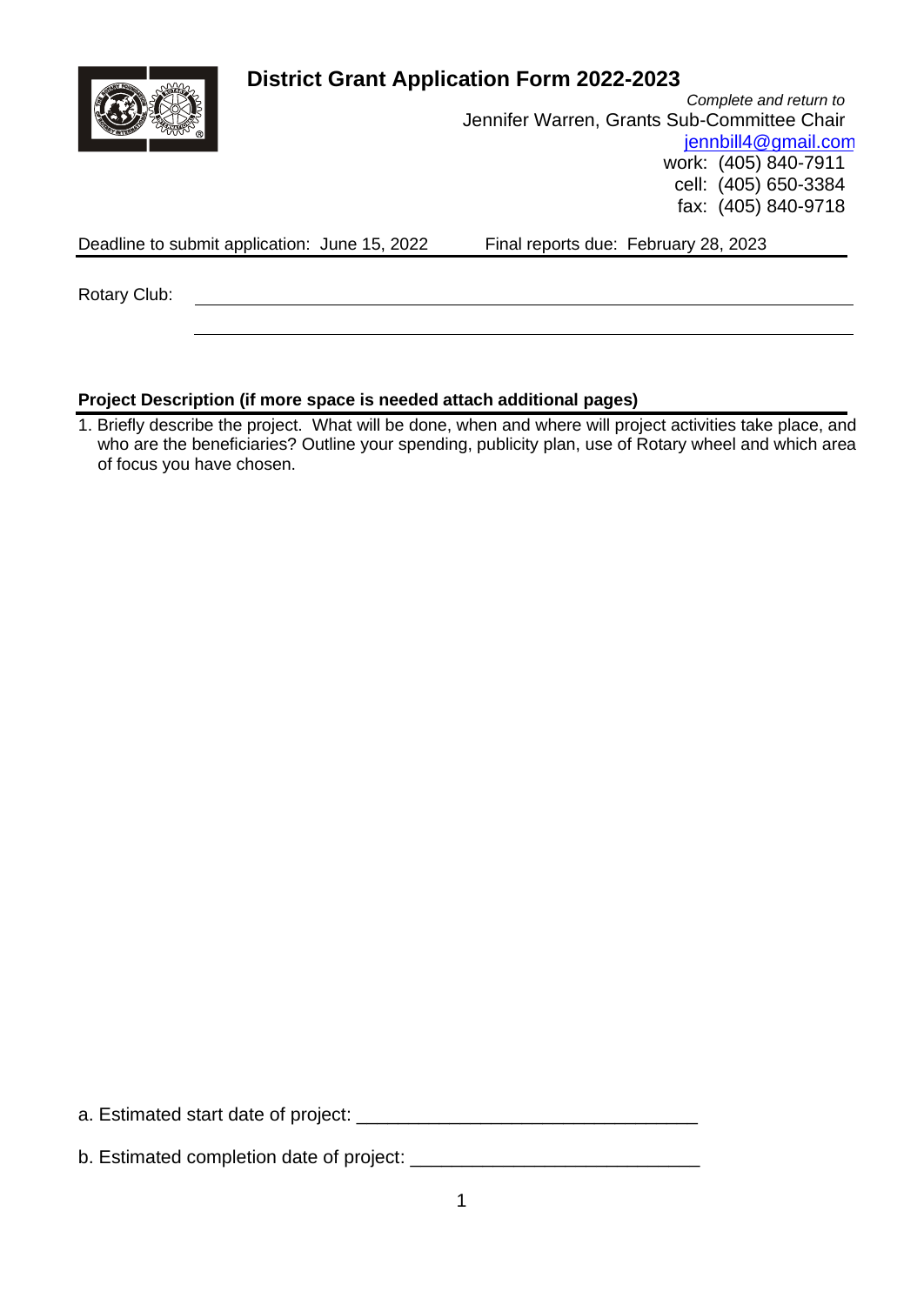| 2. How many Rotarians will participate in the project?<br>3. What will they do? Please give at least two examples.                |  |
|-----------------------------------------------------------------------------------------------------------------------------------|--|
| 4. How many non-Rotarians will benefit from the project?                                                                          |  |
| 5. What are the expected long-term community impacts of the project?                                                              |  |
| 6. If a cooperating organization is involved, what will be its role?<br>Attach letter of participation from organization.         |  |
| <b>YES</b><br>7. Our Club is in compliance with IRS reporting (Form 990)?<br>(check one)<br><b>NO</b>                             |  |
| 8. Our Club will proceed with the project, even if full funding request is not granted?<br><b>YES</b><br><b>NO</b><br>(check one) |  |

#### **Financial Report** *(Club must retain receipts of all expenditures)*

| 9. Income                                                               | Amount |
|-------------------------------------------------------------------------|--------|
| 1. District Grant funds to be received from the District                |        |
| 2. Club Funds                                                           |        |
| 3. Other (explain)                                                      |        |
| <b>Total Project Income</b>                                             | \$0.00 |
| 10. Estimated Expenditures (please be specific and add lines as needed) |        |
|                                                                         |        |
| 2.                                                                      |        |
| 3.                                                                      |        |
| 4.                                                                      |        |
| 5.                                                                      |        |
| <b>Total Project Expenditures</b>                                       | \$0.00 |

11. **President's Attestations:** By signing this report, I confirm that to the best of my knowledge these District Grant funds will be spent only for eligible items in accordance with Trusteeapproved guidelines, and that all of the information contained herein is true and accurate. Receipts for all grant-funded expenditures will be provided to the district, along with a final report, publicity and use of Rotary wheel.

I attest that this grant application has been approved by the Board of Directors of the Club.

| President's Signature                                                                                          | <u> 1989 - Andrea Barbara, poeta espainiar político e a la provincia de la provincia de la provincia de la provi</u>  | Date: __________________ |  |
|----------------------------------------------------------------------------------------------------------------|-----------------------------------------------------------------------------------------------------------------------|--------------------------|--|
| President's Name (please print):                                                                               | <u> 1989 - Andrea State Barbara, amerikan personal di sebagai personal di sebagai personal di sebagai personal di</u> |                          |  |
| President's Contact Information:                                                                               |                                                                                                                       |                          |  |
| Home Phone: Cell: Comparison Comparison Cell: Cell: Cell: Cell: Cell: Cell: Cell: Cell: Cell: Cell: Cell: Cell |                                                                                                                       |                          |  |
|                                                                                                                |                                                                                                                       |                          |  |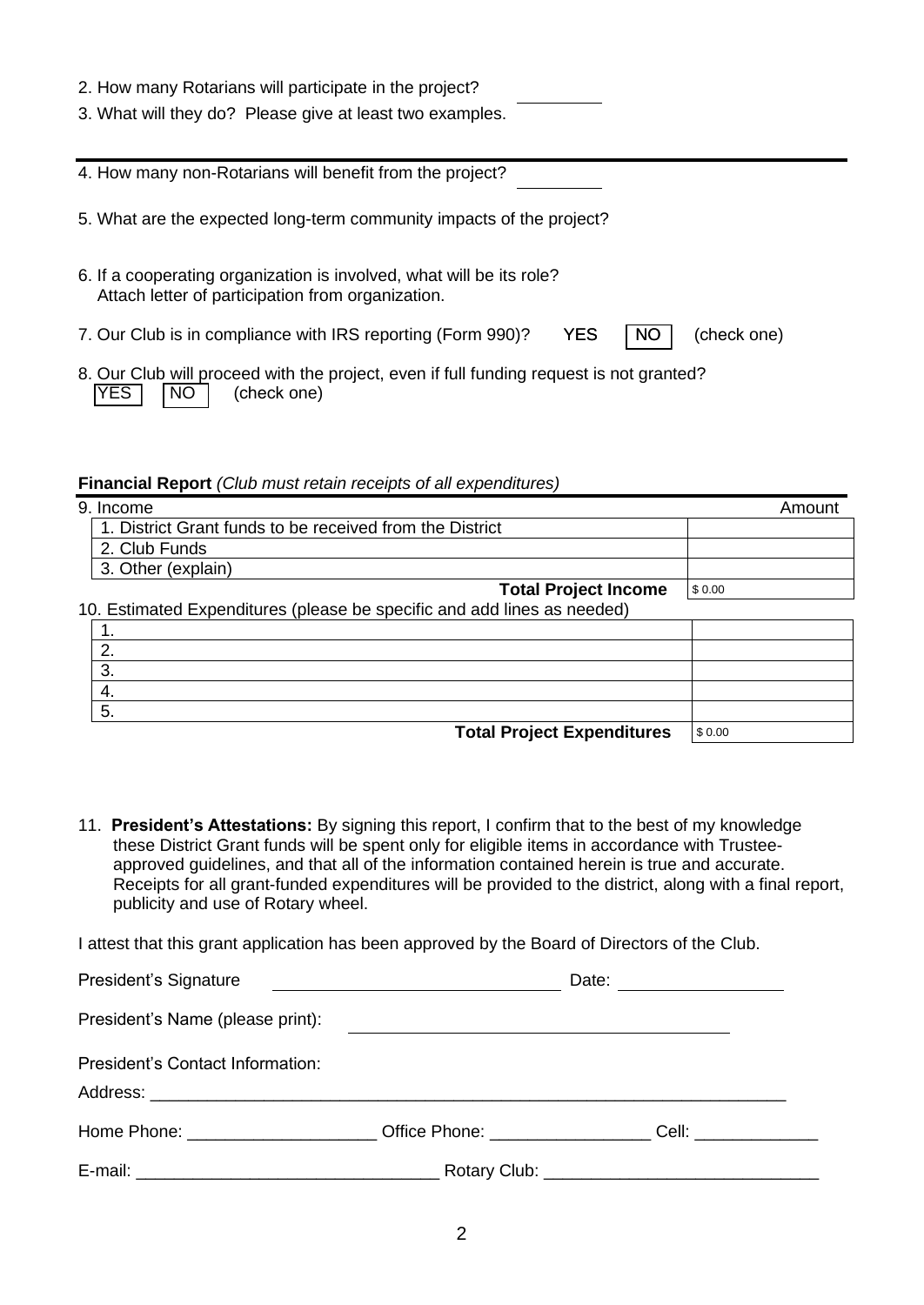### **Rotary Club Contact Information:**

Project Contact: Two Rotarians (one may be the President) must be listed who will provide oversight and management of the project funds for the entire duration of the project, even if it continues into another Rotary year.

| <b>Primary Contact</b>                        | <b>Secondary Contact</b>                                                                                             |
|-----------------------------------------------|----------------------------------------------------------------------------------------------------------------------|
| Rotary Position/Title: ______________________ | Rotary Position/Title: ____________________                                                                          |
|                                               |                                                                                                                      |
| Address: __________________________________   |                                                                                                                      |
|                                               | <u> 1980 - Jan James James James James James James James James James James James James James James James James J</u> |
| Telephone: Home _______________________       | Telephone: Home _____________________                                                                                |
|                                               |                                                                                                                      |
|                                               |                                                                                                                      |
|                                               |                                                                                                                      |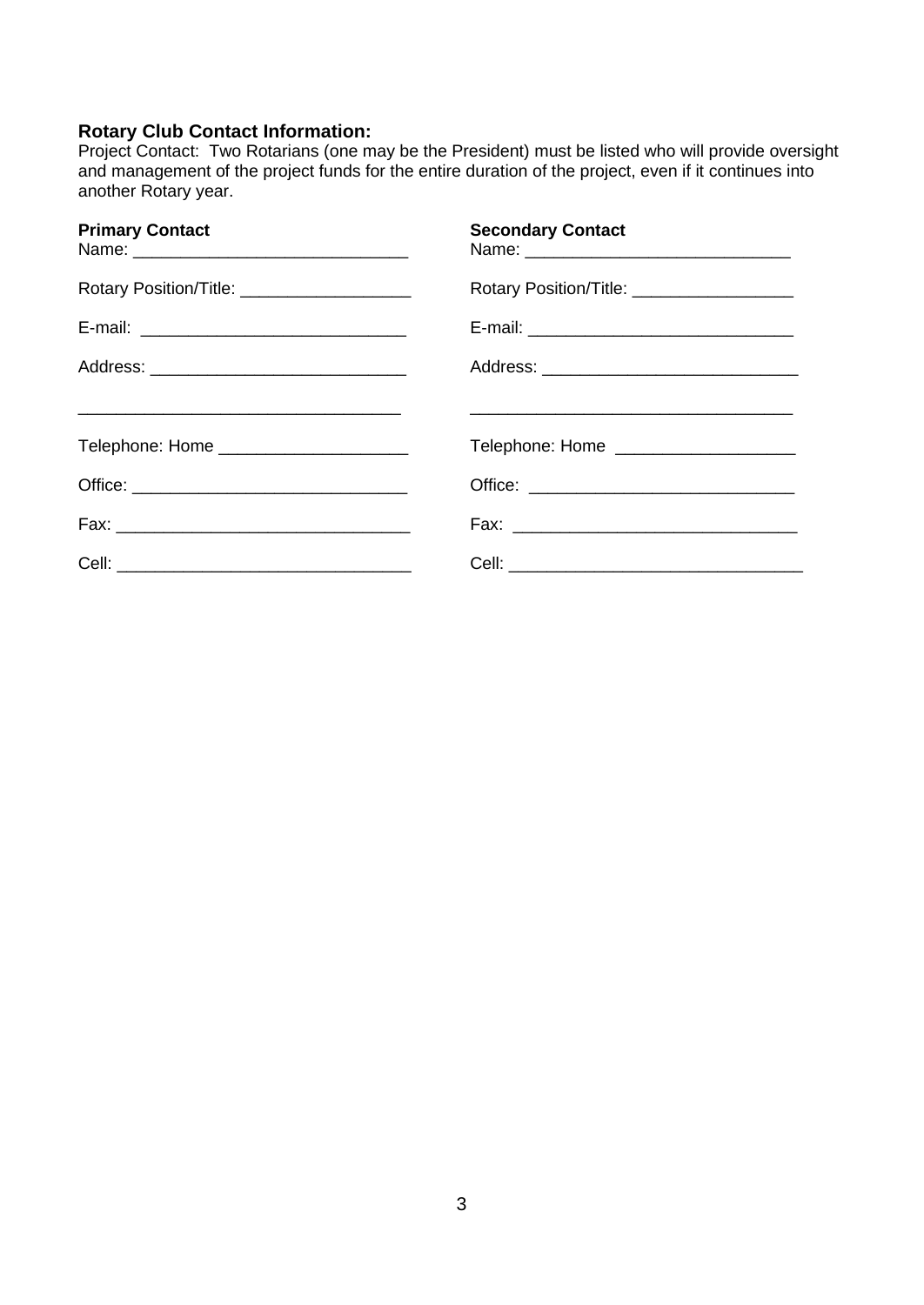# *Club Financial Management Plan for The Rotary Foundation Grant Funds For The Rotary Club of*

*\_\_\_\_\_\_\_\_\_\_\_*

- **1. Our Rotary Club agrees to adhere to all Rotary Foundation bank account requirements, including the opening of a new non-interest bearing bank account, with two signatories, for each new Grant.**
- **2. Our Club agrees to maintain a standard set of accounts, including: a record of all income and disbursements and receipts for all expenditures.**
- **3. Our Club agrees to disburse grant funds directly to the Rotarians, vendors, and beneficiaries as approved in the grant application.**

| <b>Club President</b>      | <b>Signature</b> | <b>Date</b> |
|----------------------------|------------------|-------------|
|                            |                  |             |
|                            |                  |             |
|                            |                  |             |
|                            |                  |             |
| <b>Grant Project Chair</b> | <b>Signature</b> | <b>Date</b> |
|                            |                  |             |
|                            |                  |             |